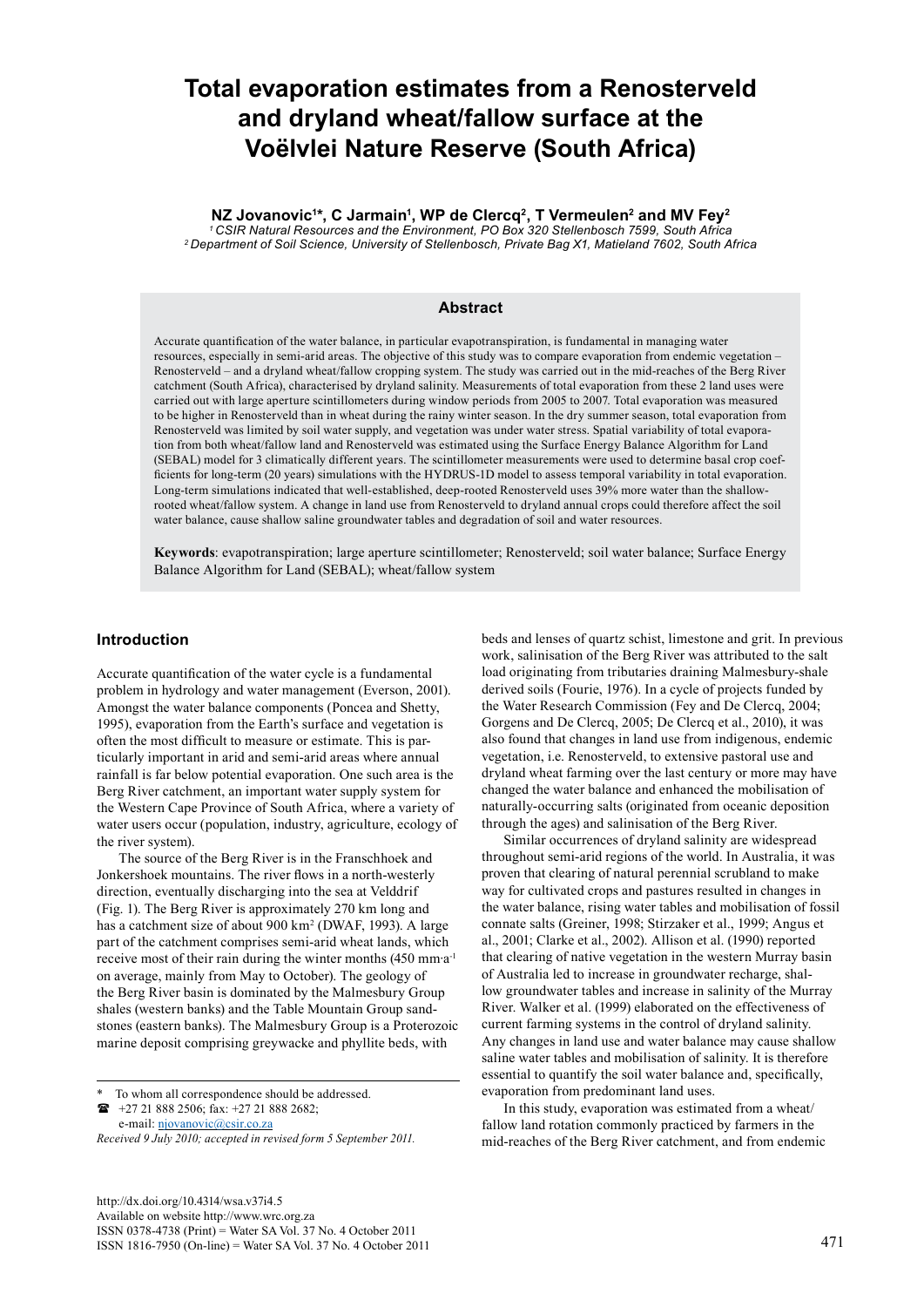



*Figure 1 Berg River catchment and location of the evaporation measurement site in the vicinity of the Voëlvlei Dam. The land use map locates the Voëlvlei Nature Reserve and the areas used for scintillometer measurement of total evaporation from Renosterveld and wheat/fallow land*

Renosterveld. No measurements of evaporation from Renosterveld have previously been attempted and no information was available on the water use of this vegetation. The hypothesis was that deep-rooted, perennial native vegetation transpiring all year-round produces a different water balance compared to shallow-rooted, annual agricultural plants (e.g. dryland wheat) cropped during the rainy winter season (from May to November) and followed by fallow land in summer. The objective of this paper was to compare evaporation estimates for the 2 different land uses as well as spatial and temporal variabilities in water use.

### **Material and methods**

## **Estimation of spatially-averaged total evaporation: Scintillometry**

The study was done in the mid-reach of the Berg River catchment and in the vicinity of the Voëlvlei Dam (Fig. 1). Total evaporation (*ET*) was measured from a dryland wheat field and from an area under Renosterveld. Total evaporation can be defined as the total process of water movement into the atmosphere. Soil evaporation (*E*) and transpiration (*T*) occur simultaneously and are determined by the atmospheric evaporative demand (available energy and water vapour pressure deficit), soil (soil water availability) and canopy characteristics (canopy resistances) (Rosenberg et al., 1983). Total evaporation is also referred to as evapotranspiration (Kite and Droogers, 2000). In this study, total evaporation refers to the sum of evaporation from the soil surface, transpiration by vegetation, and evaporation of water intercepted by vegetation, as estimated with large aperture scintillometers (Jarmain et al., 2009).

Two large aperture scintillometer (LAS) systems were used to estimate total evaporation from a Renosterveld and a dryland wheat surface: a Micromet Scientific large aperture scintillometer system, with a Fresnel lens; and a Scintec boundary layer scintillometer (BLS900). Measurements were made during selected window periods (representative of different seasons) from August 2005 to September 2007. Table 1 provides information on the different field campaigns and

the way the equipment was used. During the field campaign at the Renosterveld site in August and September 2005, the Micromet LAS was used. For the remaining field campaigns at the Renosterveld site, the Scintec boundary layer scintillometer was used. Total evaporation was estimated at the wheat field with the Micromet LAS.

The LAS systems measure the path-averaged structure parameter of the refractive index of air  $(C<sub>N</sub><sup>2</sup>)$  over a horizontal path. Measurements of  $C_N^2$ , together with standard meteorological observations (air temperature, wind speed and air pressure) collected with an automatic weather station, are used to derive the sensible heat flux density  $(H)$ . The latent heat flux density (*LE* and hence total evaporation) is subsequently calculated using the simplified energy balance:

$$
LE = Rn - H - G \tag{1}
$$

where:

*Rn* is net irradiance (*Rn*) *G* is the soil heat flux density (all terms are in W⋅m<sup>-2</sup>)

In this study, *Rn* was measured with a net radiometer and *G* with soil heat flux plates. The LAS systems determine  $C_N^2$  and total evaporation over distances of 400 m to 5 km. Estimates of total evaporation are spatially averaged over the area between the transmitter and receiver sensors. The energy balance theory and methods for measurement of *ET* have been discussed extensively by Savage et al. (2004) and Jarmain et al. (2009).

An extensive stand of mature Renosterveld ( $>$  30 years in age), situated in the Voëlvlei Nature Reserve (33.396083°S, 19.024833°E) (Fig. 1), was selected for this study. The altitude over the research area ranges between 70 and 79 m, with a mean slope of less than 1%. Renosterveld vegetation was relatively uniform in density and covered the soil by about 80%. The average height of the vegetation throughout the study was 0.9 m (Table 1). A wheat field adjacent to the Renosterveld site was selected for this study (Fig. 1). Altitude and slope were very similar to those at the Renosterveld site. Winter wheat is usually planted in May in this area and harvesting is in November. The land is left fallow in the dry summer season.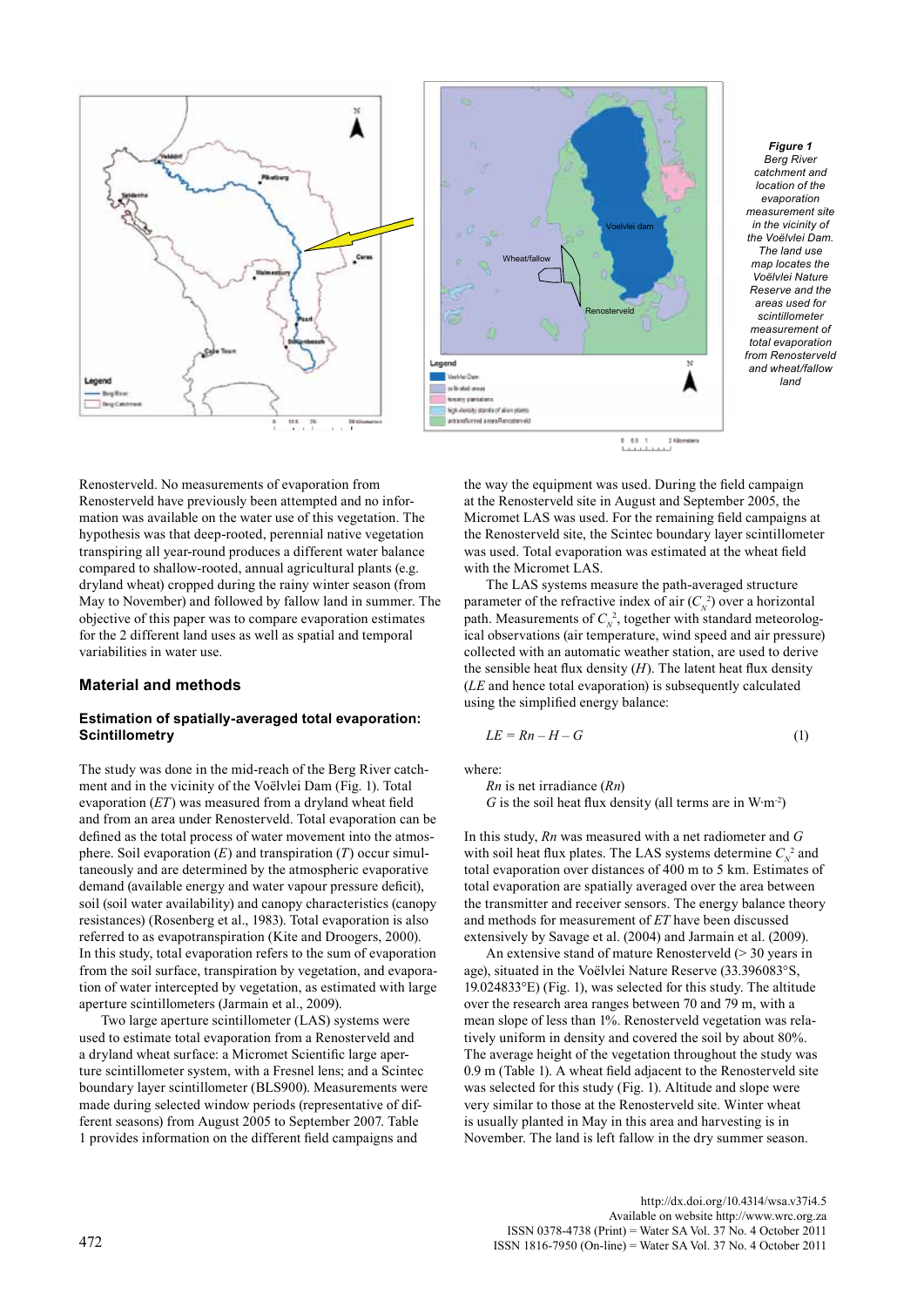|                                                                                                                                     |                           | Table 1                                                |                           |                        |  |  |  |  |
|-------------------------------------------------------------------------------------------------------------------------------------|---------------------------|--------------------------------------------------------|---------------------------|------------------------|--|--|--|--|
| Total evaporation measurement periods, scintillometry systems used and<br>vegetation description for Renosterveld and dryland wheat |                           |                                                        |                           |                        |  |  |  |  |
|                                                                                                                                     |                           |                                                        |                           |                        |  |  |  |  |
|                                                                                                                                     | 8 September 2005          | 22 February 2007                                       | 17 June 2007              | 30 September 2007      |  |  |  |  |
| Vegetation                                                                                                                          | Renosterveld              | Renosterveld                                           |                           | Mature wheat (complete |  |  |  |  |
|                                                                                                                                     |                           |                                                        |                           | canopy cover)          |  |  |  |  |
| <b>Scintillometry system</b>                                                                                                        | Micromet LAS              | <b>BLS900</b>                                          | <b>BLS900</b>             | Micromet LAS           |  |  |  |  |
| Installation (effective)<br>height (m)                                                                                              | 2.47                      | 2.47                                                   | 2.47                      | 3.20                   |  |  |  |  |
| Path length (m)                                                                                                                     | 610                       | 610                                                    | 610                       | 640                    |  |  |  |  |
| Vegetation height (m)                                                                                                               | 0.9                       | 0.9                                                    | 0.9                       |                        |  |  |  |  |
| Other measurements                                                                                                                  | Net irradiance, soil heat | Net irradiance, soil heat flux, rainfall, temperature, | Net irradiance, soil heat |                        |  |  |  |  |
|                                                                                                                                     | flux, rainfall, tempera-  | humidity, wind speed and direction, solar radia-       | flux, rainfall, tempera-  |                        |  |  |  |  |
|                                                                                                                                     | ture, humidity, wind      | tion, temperature gradient                             | ture, humidity, wind      |                        |  |  |  |  |
|                                                                                                                                     | speed and direction,      |                                                        |                           | speed and direction,   |  |  |  |  |
|                                                                                                                                     | solar radiation           |                                                        |                           | solar radiation        |  |  |  |  |

During the September 2007 field campaign, the wheat had matured and covered the soil 100%, and was about 1 m tall (Table 1).

A full automatic weather station was installed in the vicinity of the scintillometer measurement sites in open field. All weather data and components of the energy balance were recorded at 10 min time intervals. As it was not possible to measure *ET* of Renosterveld and wheat simultaneously for comparative purposes, the *ET* measurements were normalised for atmospheric conditions by dividing daily measured *ET* with the reference evapotranspiration calculated with the Penman-Monteith equation (*ETo*) (Allen et al., 1998). The ratio *ET*/*ETo* yields *Kc*, which is commonly known as the crop coefficient, because the methodology is mainly used to predict crop water requirements (Allen et al., 1998). The soil at the experimental site is a 0.5 m deep sandy loam overlying semi-weathered Malmesbury shale. Volumetric soil water content at field capacity is  $26.8\%$  and 14.5% at permanent wilting point, based on soil physical analyses and measurements of soil water content (De Clercq et al., 2010).

### **Modelling total evaporation spatially: Surface Energy Balance Algorithm for Land (SEBAL) model**

Algorithms and methods making use of remotely-sensed satellite images are becoming powerful tools to estimate total evaporation spatially over wide areas. Examples of such tools are the Surface Energy Balance System (SEBS) (Su, 2002; Gibson et al., 2010), the METRIC (Mapping EvapoTranspiration at high Resolution with Internalized Calibration) (Allen et al., 2007) or the Surface Energy Balance Algorithm for Land (SEBAL) (Bastiaanssen et al., 1998a; 1998b). In our study, total evaporation of Renosterveld and a wheat/fallow surface estimated using scintillometers over short periods was extended both in space and time, using data sets generated in 2 separate studies (Klaasse et al., 2008; Meijninger and Jarmain, 2010) where SEBAL was applied.

The SEBAL model uses the simplified energy balance to estimate total evaporation, biomass production, water deficit and soil moisture, spatially. Land surface characteristics used in the SEBAL modelling, such as broad band surface albedo, the normalised difference vegetation index (NDVI) and surface temperature, are derived from satellite imagery and combined with spatially-representative meteorological data (wind speed, humidity, solar radiation and air temperature), a digital

#### http://dx.doi.org/10.4314/wsa.v37i4.5 Available on website http://www.wrc.org.za ISSN 0378-4738 (Print) = Water SA Vol. 37 No. 4 October 2011 ISSN 1816-7950 (On-line) = Water SA Vol. 37 No. 4 October 2011 473

# **SEBAL ET Modelling steps**



#### *Figure 2*

*A summary of the SEBAL modelling steps performed to estimate daily total evaporation. RS image refers to the satellite images used, whether Landsat or MODIS. NDVI refers to the Normalised Difference Vegetation*  Index, T<sub>s</sub> to the surface temperature, DEM to the digital elevation map *and NLC to the National Land Cover. In the energy balance calculations, Rn, G, H and* l*E are net irradiance, soil heat flux density, sensible heat flux density and latent energy flux densities, EF is the evaporative fractation, with EF<sup>i</sup> referring to instantaneous estimates and EF24 to daily*  estimates.  $r_{\rm s}$  is the surface resistance and Meteo are the meteorological *data required in the modelling*

elevation map (DEM) and a land cover map, to provide estimates of total evaporation spatially (Fig. 2).

Klaasse et al. (2008) used 20 Landsat 7-ETM images to estimate the seasonal grape water use (September to April) for table and wine grapes produced in the winelands of the Western Cape of South Africa. These satellite data were combined with meteorological data from 189 mainly automatic weather stations, which were spatially extrapolated using Meteolook (Voogt, 2006), a digital elevation map (DEM), and a land cover map, which were generated using 2 ASTER images. Monthly and seasonal grape water use was estimated for 3 seasons (2004/05, 2005/06 and 2006/07), at a spatial resolution of 30 m. These evaporation maps overlap with the Voëlvlei study area (Fig. 1) and were used to illustrate differences in total evaporation between Renosterveld and cultivated areas, for months when fields were predominantly fallow.

Meijninger and Jarmain (2010) used 70 Moderate Resolution Imaging Spectroradiometer (MODIS) satellite images to estimate the total evaporation for 3 climatically different years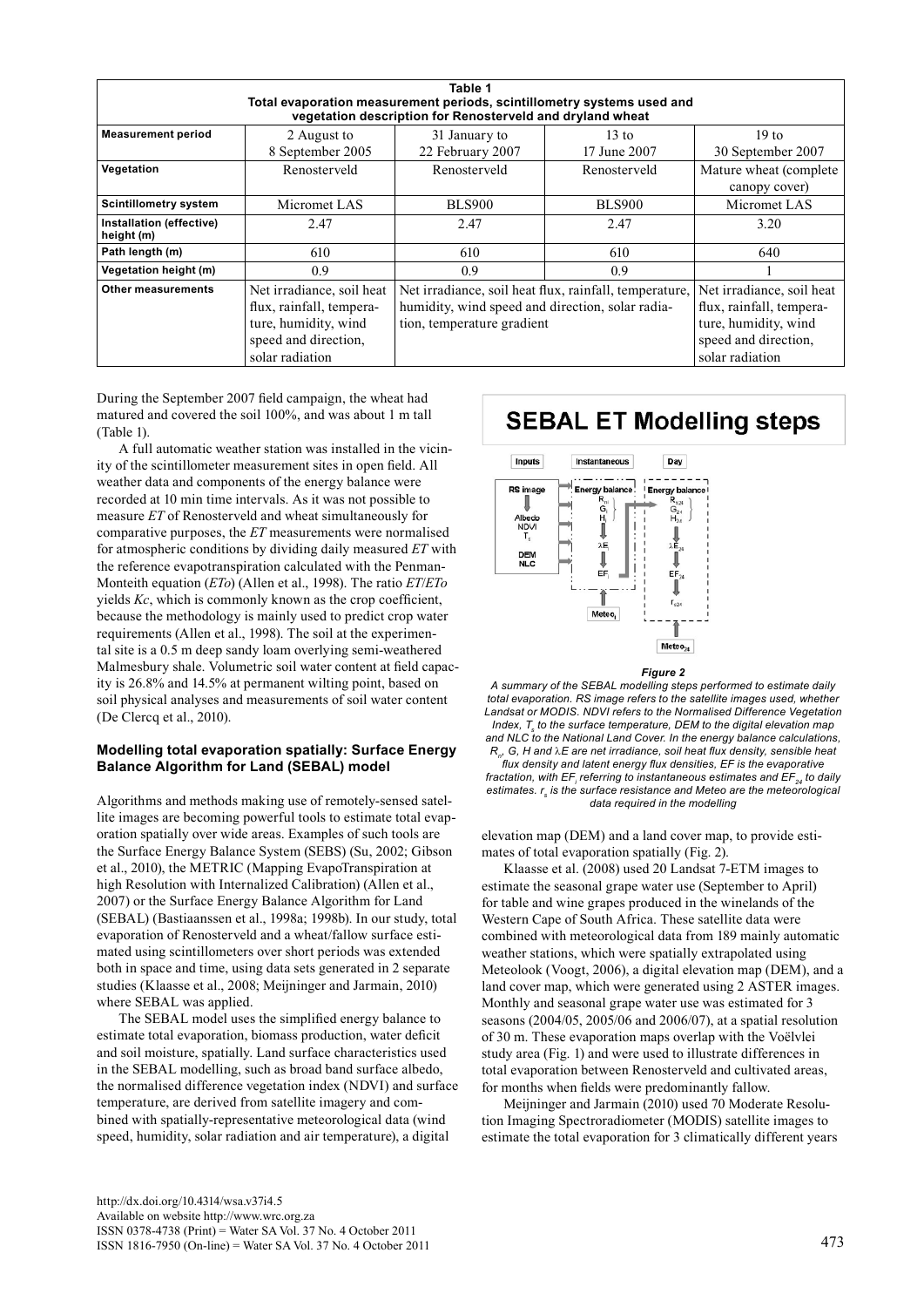(2000/01, 2002/03 and 2006/07) for the entire Western Cape Province of South Africa. In this study, a year extended over the period from 1 July to 30 June. Winter wheat was cropped in all 3 years (May to November), followed by fallow land (November to April). Total evaporation was estimated at a spatial resolution of 250 m. These total evaporation data sets were used to illustrate differences in the annual total evaporation of Renosterveld and adjacent wheat/fallow land, which are in close proximity to the Voëlvlei Dam (Fig. 1).

#### **Long-term modelling of the soil water balance: HYDRUS-1D**

Measurements of total evaporation with scintillometry were made to determine the effects of different land uses (Renosterveld to wheat) on *ET*, and hence the hydrological water balance, over short window periods. Information from field measurements obtained during these window periods was 1 used to estimate the long-term water balance (20 years) with the HYDRUS-1D v. 4.0 model (Simunek et al., 2009).

HYDRUS-1D is a 1-dimensional water flux, heat and solute transport model for variably-saturated soil conditions. It uses Richards' equation for simulating variably-saturated flow and a Fickian-based advection-dispersion equation for heat and solute transport. In this study, only water flow was considered. The water flow equation incorporates a sink term to account for water uptake by plant roots (Feddes et al., 1978). Potential transpiration and soil evaporation are inputs (time variable atmospheric boundary conditions). HYDRUS-1D v. 4.0 can be used to predict water flows in the vadose zone between the soil surface and the groundwater table.

ace and the groundwater table.<br>The graphical user interface includes data pre-processing and presentation of output results. The pre-processing stage is used to specify inputs, to discretize the soil profile into finite elements and to define vertical distribution of hydraulic parameters and root system. The output results are displayed in graphical format and written to output files at user-specified time intervals. The graphical user interface, written in  $C^{++}$  using the Microsoft Visual  $C/C^{++}$  compiler, operates in Windows 95, 98, 2000, NT, XP and Vista environments. The Hydrus-1D software package was downloaded from www. hydrus2d.com, accessed on 4 January 2010.

### **Results**

## **Estimation of spatially-averaged total evaporation: Scintillometry**

Total evaporation was calculated from Eq. (1) by integrating 10 min interval measurements of *H*, *Rn* and *G*. Estimates of total evaporation from Renosterveld on sunny days were conservative and generally ranged between about 1 mm∙d-1 and 5 mm∙d-1 during the measurement periods (Figs. 3a and 3b). Maximum daily *ET*'s were measured in spring (September 2005) and summer (February 2007) following rainfall. *ET*'s generally increased following rainfall (Fig. 3a) and as solar irradiance values (*Rs*) increased (Fig. 3b). In summer, the vapour pressure deficits (VPD) increased up to 2.8 kPa, which were higher than those in winter (August 2005) and early spring (September 2005). The increase and decrease in *ET*'s in summer (February 2007) followed changes in VPD more closely than in spring (September 2005) (Fig. 3b). In late winter 2005 and spring 2005, the Renosterveld *ET*'s consistently exceeded the reference evapotranspiration (*ETo*)

values (Fig. 3a). However, in summer (February 2007) the *ET*'s were significantly lower than the reference evapotranspiration (*ETo*). In early winter (June 2007), at the beginning of the rainfall season, *ET*'s and *ETo*'s were very similar (Fig. 3a).

Crop coefficients (*Kc*) are used to account for specific vegetation and relate its *ET* to *ETo.* For Renosterveld, *Kc*'s exceeded 1 in late winter and spring (August and September 2005) and were as high as 2.4 (Fig. 3c). The high *Kc*'s may be because the *ET*'s estimated with the scintillometers include evaporation of any water intercepted by the canopy. After drying of the canopy, *Kc* values stabilised at around 1.5 (average  $Kc = 1.49$ , straight line in Fig. 3c). The *Kc* value of 1.49 was therefore obtained taking into account predominantly sunny days with high *Rs* (Fig. 3b). On days when rainfall occurred (Fig. 3a), *Rs* was generally low (Fig. 3b) and unrealistically high *Kc*'s were calculated (Fig. 3c) as measured total evaporation included water evaporating from the wet canopy. These days were omitted from the



#### 7 *Figure 3*

*Total evaporation from a Renosterveld surface for selected window periods, representative of different seasons, over the period from August 2005 to June 2007: (a) Daily total evaporation (ET Renosterveld), grass reference evapotranspiration (ETo) and rainfall (bars); (b) Daily total evaporation (ET Renosterveld), vapour pressure deficit (VPD) and solar irradiance (Rs); and (c) Crop coefficients for Renosterveld (Kc Renosterveld)*

http://dx.doi.org/10.4314/wsa.v37i4.5 Available on website http://www.wrc.org.za<br>ISSN 0378-4738 (Print) = Water SA Vol. 37 No. 4 October 2011 ISSN 0378-4738 (Print) = Water SA Vol. 37 No. 4 October 2011 <sup>474</sup> ISSN 1816-7950 (On-line) = Water SA Vol. 37 No. 4 October 2011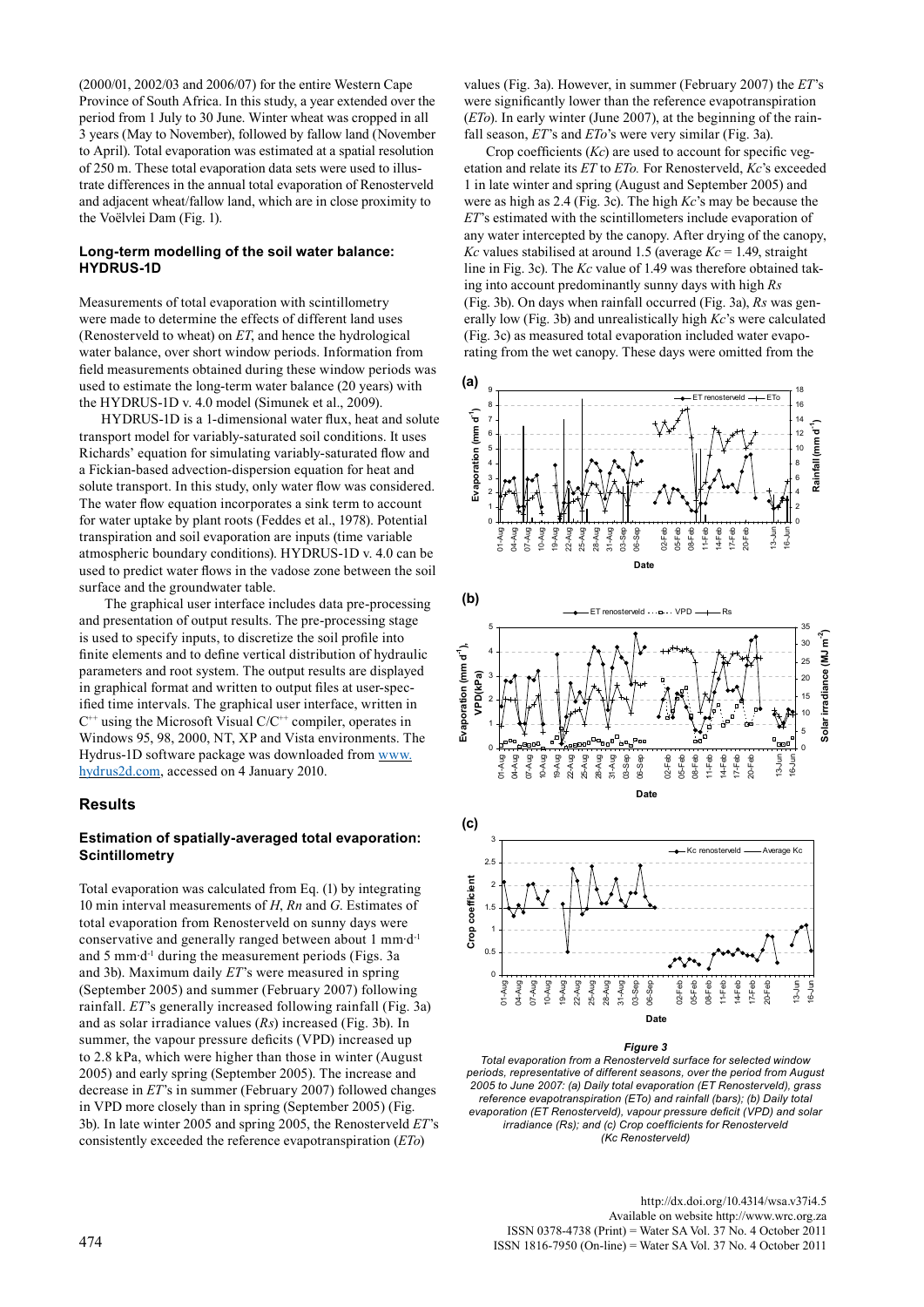calculation of average *Kc*. In the dry summer season (February 2007), the vegetation was subject to water stress for most of the measuring period due to prolonged drought conditions and *Kc*'s ranged between 0.13 and 0.88 (Fig. 3c). Crop coefficients estimated for early winter (June 2007) were much lower than

those for late winter (August above for face which (*raga*)<br>2005) and ranged between 0.55 and 1.11 (Fig. 3c). The 2 highest  $Kc$  of 1.11 in June 2007 was calculated follow-4 ing rainfall. It should be noted that the weather station from where *ETo* was derived was where  $E To$  was derived was installed in the same field in the vicinity of the scintillomthe vicinity of the scintifuor<br>eter measurement site, and eter measurement site, and<br>was not surrounded by wellwatered grass. ne  $10<sup>4</sup>$ 

Figure 4 shows the components of the energy balance for the Renosterveld canopy in winter 2005. Data refer to daytime instantaneous records taken every 10 min from approximately 7:00 to 19:00. 18 It is evident that a large portion of the energy available (*Rn*) was used for evaporation (*LE*). The ratio *H*/*LE* was 0.25  $f(x)$ . The ratio These was 0.22 indicating that soil water supply conditions were favourable and the Renosterveld canopy was meeting atmospheric evaporative demand, nearly in full. Soil heat flux  $(G)$  was a negligible component of the energy balance during the energy barance during the<br>period of measurement (1% period of *Incasurement* (17d<br>of *Rn*). Negative *LE* values (condensation) were calcu-32  $\det$  ated, especially in the late afternoon hours, on some days. During the dry summer season (measurement campaign from 36 31 January to 22 February 2007), *H/LE* was 0.85, indicating that water stress conditions ing that water stress condition<br>occurred due to limited soil occurred due to minited son<br>water supply and G was 2% of water suppry and  $\sigma$  was  $270$  or Rn. During the autumn measurement campaign from 13 to 17 June 2007, the Renosterveld evaporation was meeting, almost entirely, the atmospheric evaporative demand  $(H/LE = 0.33)$ , and *G* was 6% of *Rn*.

'*n*.<br>Evapotranspiration measured from a wheat field measured from a wheat netd<br>in spring (September 2007) m spring (september 2007)<br>ranged between 1.8 and 5.2 mm∙d-1 (Figs. 5a and 5b). *ET* and *ETo* values were very ratı!<br>+

similar, with *ETo*'s ranging between 1.8 mm⋅d<sup>-1</sup> (on a cloudy/ rainy day) and 5.1 mm⋅d<sup>-1</sup> (on a sunny day) (Figs. 5a and 5b). *ET* from the wheat field reflected changes in solar irradiance (*Rs*) (Fig. 5b), suggesting that it was mainly limited by available energy.



*Energy balance components (Rn – Net radiation; LE – Latent heat of vaporization; H – Sensible heat flux; G – Soil heat flux) of a Renosterveld canopy measured every 10 min from 2 August to 8 September 2005*

http://dx.doi.org/10.4314/wsa.v37i4.5 Available on website http://www.wrc.org.za ISSN 0378-4738 (Print) = Water SA Vol. 37 No. 4 October 2011 ISSN 1816-7950 (On-line) = Water SA Vol. 37 No. 4 October 2011 475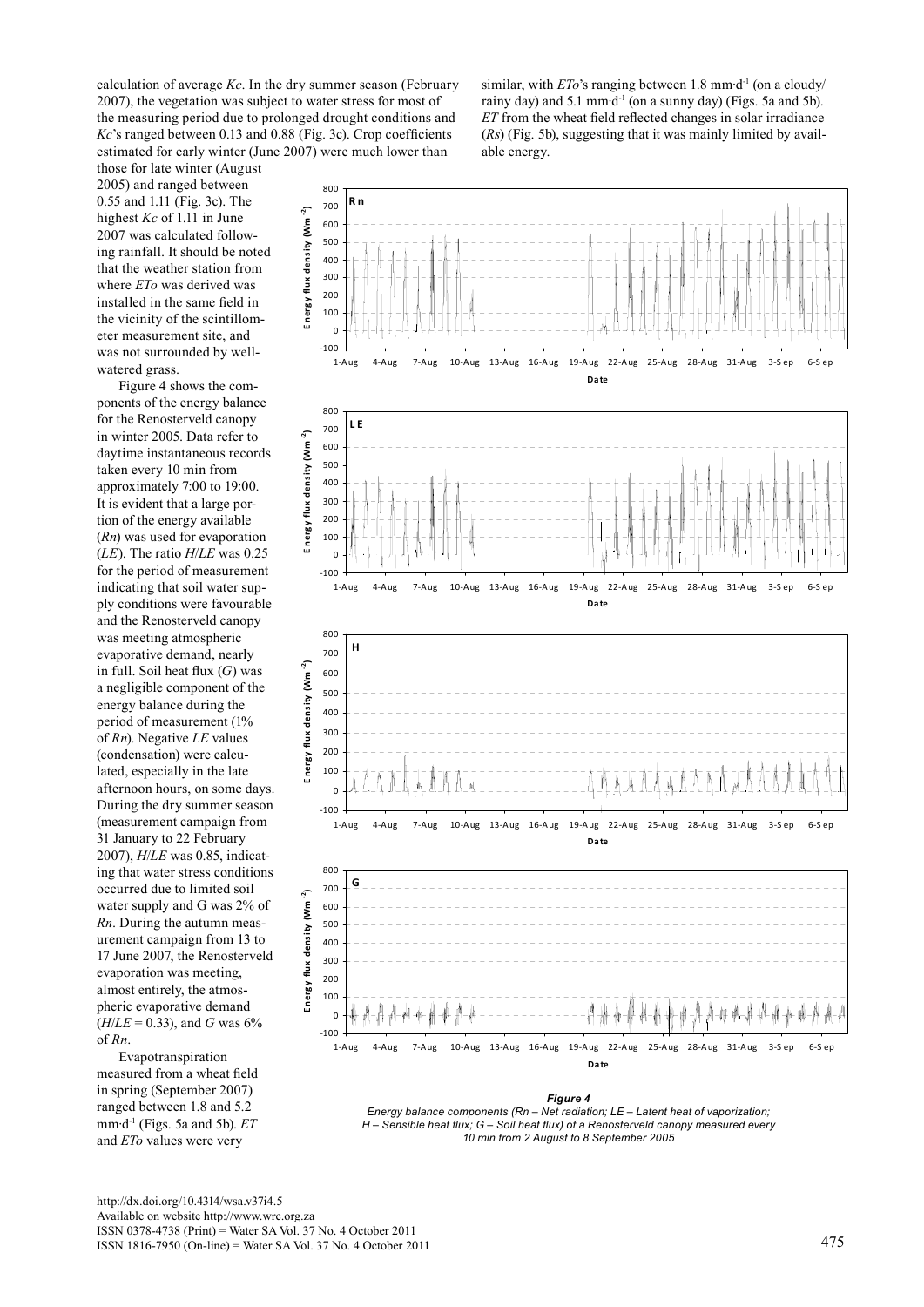



**Date** *Total evaporation from a wheat field for a window period from 19 to 30*  6 (c) *September 2007: (a) Daily total evaporation (ET wheat), grass reference evapotranspiration (ETo) and rainfall (bars); (b) Daily total evaporation (ET wheat), vapour pressure deficit (VPD) and solar irradiance (Rs); and (c) Crop coefficients of wheat at 100% canopy cover*

> Crop coefficients in spring (September 2007), towards the end of the rainy season, were around 1 (from 0.82 to 1.23) (average  $Kc = 1.02$ , straight line in Fig. 5c). The revised FAO methodology (Allen et al., 1998) splits the crop coefficient *Kc* into a basal coefficient related to transpiration (*Kcb*) and a soil evaporation component (*Ke*). If one had to split *Kc* into a basal and a soil evaporation component  $(Kc = Kcb + Ke)$  for the wheat field in September 2007, the total contribution to the *Kc*  was from *Kcb* as the wheat field covered the soil completely at this stage and the soil evaporation contribution was almost negligible. Allen et al. (1998) recommended a *Kcb* of 1 for wheat during the vegetative stage and full canopy development.

> Figure 6 represents the components of the energy balance for a wheat canopy in September 2007. This window period represents the end of the rainy winter season when full canopy cover occurred. A large portion of the energy available (*Rn*) was used for evaporation (*LE*). The ratio *H*/*LE* was 0.51 for the period of measurement indicating that soil water supply conditions were favourable and that the wheat canopy was meeting the atmospheric evaporative demand almost completely. Soil heat flux (*G*) was negligible (0.2% of *Rn*). Negative *LE* values

(condensation) were calculated occasionally in the mornings and afternoons.

#### **Modelling total evaporation spatially: SEBAL**

Spatial variations in total evaporation estimated with SEBAL, using both Landsat and MODIS satellite images (Figs. 7 and 8, respectively), are displayed for cultivated land and adjacent Renosterveld. The high resolution of the Landsat satellite images (30 m) clearly distinguishes the cultivated land and the Renosterveld in terms of total evaporation for the period September to April (Fig. 7). The period from September to April represents the time when there are great differences in total evaporation between cultivated land and Renosterveld, since the total evaporation from the cultivated land represents fallow conditions for most of this period, and therefore evaporation from the soil only.

Total evaporation estimated using SEBAL and MODIS images over a 12 month period differed between wheat/fallow land and adjacent Renosterveld indigenous vegetation (Figs. 7 and 8). Annual total evaporation showed distinct spatial differences, and the lower spatial resolution of MODIS images compared to Landsat is reflected in these spatial total evaporation estimates (Fig. 8). Annual estimates of total evaporation for wheat/fallow land over 3 climatically different years were on average 401 mm, or 39% lower than total evaporation from Renosterveld (655 mm, Fig. 9). Total evaporation for 3 climatically different years was similar for wheat/fallow land as well as Renosterveld, with the highest total evaporation estimate from Renosterveld observed during the climatically wettest year (2006/07) (Fig. 9).

## **Long-term modelling of the soil water balance: HYDRUS-1D**

Scenarios were simulated with HYDRUS-1D v. 4.0 to assess differences in the yearly water balance of Renosterveld and dryland wheat/fallow land. The main processes simulated with HYDRUS-1D were water flow and root water uptake on a daily time step. The depths of soil profiles were 2 m for wheat/fallow and 9 m for Renosterveld. A groundwater depth of approximately 9 m was measured in monitoring boreholes in the vicinity of the study site (De Clercq et al., 2010). The lower boundary condition (bottom of the soil profile) was set at a constant pressure value of 0 kPa (groundwater table at 9 m depth) for Renosterveld, and at free drainage for wheat/fallow land. The van Genuchten-Mualem hydraulic model was used; no dual porosity, hysteresis and runoff were considered. Hydraulic parameters for a sandy loam were used, and Feddes root uptake model included in HYDRUS-1D was used with a critical stress index of 1 (Feddes et al., 1978). The timevariable atmospheric boundary condition at the soil surface included daily precipitation, potential evaporation and potential transpiration.

Weather data are the main inputs driving the water flux processes calculated with HYDRUS-1D. Simulations were run from 1 January 1988 to 31 December 2007 using daily maximum and minimum temperatures as well as daily rainfall data obtained from the South African Weather Service for the station in Langgewens (No. 0041347 X). This weather station was the closest to the area of the Voëlvlei Nature Reserve with at least 20 years of historic data. A time series of 20 years was deemed to be long enough to comprise unusually wet and dry years.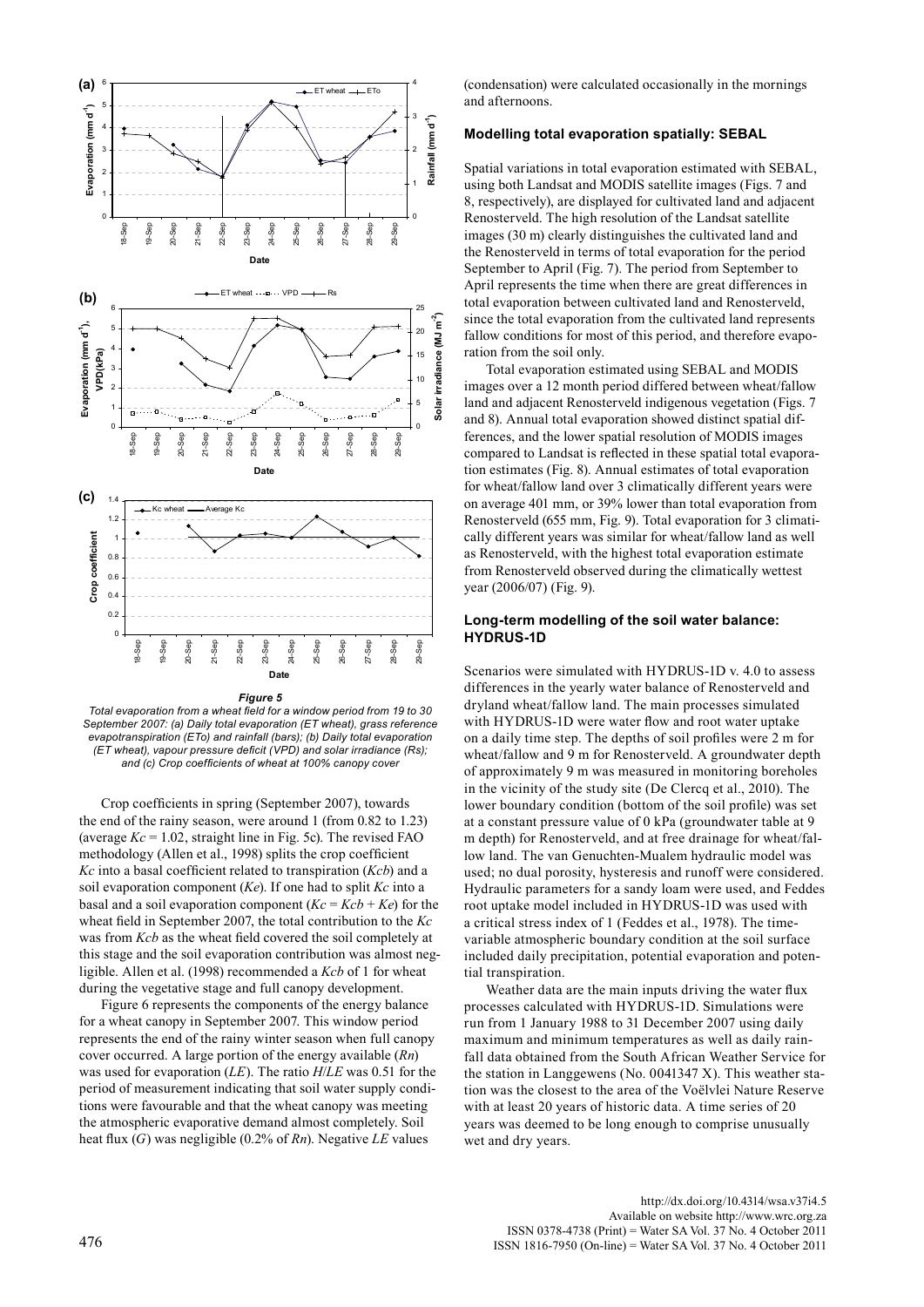

*Energy balance components (Rn – Net radiation; LE – Latent heat of vaporisation; H – Sensible heat flux; G – Soil heat flux) of a mature wheat canopy measured every 10 min from 19 to 30 September 2007*

http://dx.doi.org/10.4314/wsa.v37i4.5 Available on website http://www.wrc.org.za ISSN 0378-4738 (Print) = Water SA Vol. 37 No. 4 October 2011 ISSN 1816-7950 (On-line) = Water SA Vol. 37 No. 4 October 2011 477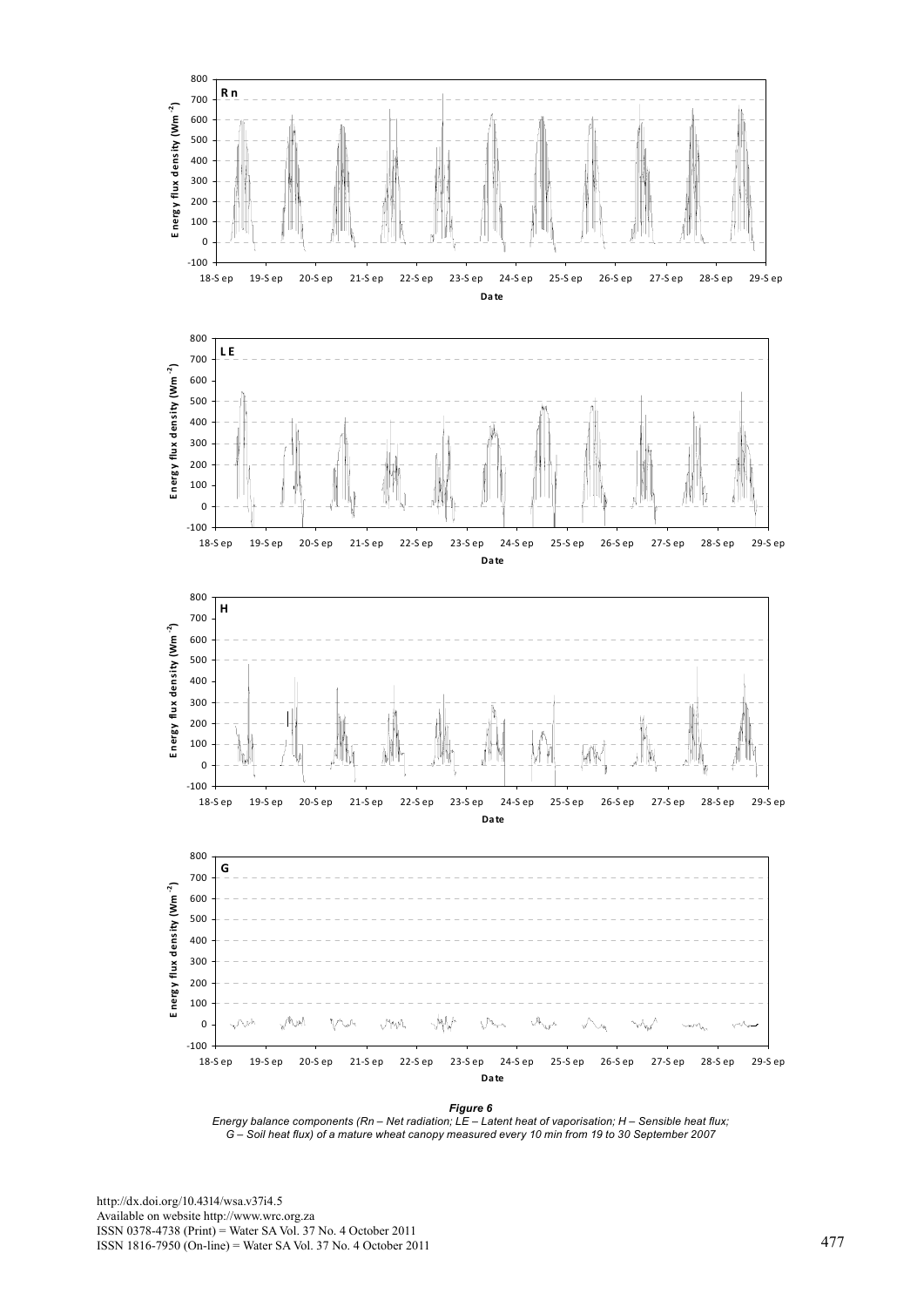

*Figure 7 Spatial maps of total evaporation estimated for the Voëlvlei area using the SEBAL model with Landsat images for the period September to April for 3 climatically different years: 2004/05 (left), 2005/06 (middle) and 2006/07 (right)* 



#### *Figure 8*

*Spatial maps of total evaporation estimated using SEBAL and MODIS images for the Voëlvlei area, for 3 climatically different years (July to June): 2000/01 (left), 2002/03 (middle) and 2006/07 (right)*



*Figure 9 Annual total evaporation (mm∙a-1) estimated using SEBAL and MODIS images for wheat/fallow land and Renosterveld, for 3 climatically different years*

Maximum and minimum temperatures from Langgewens were used to calculate *ETo* according to the internationally standardised Penman-Monteith methodology (Allen et al., 1998). Solar radiation, wind speed and relative humidity were estimated according to the guidelines for estimation of missing data in the Penman-Monteith equation (Allen et al., 1998; Annandale et al., 2002). Daily vegetation- or crop-specific potential evapotranspiration (*PET*) was then calculated as:

$$
PET = ETo Kc_{max} \tag{2}
$$

where:

 $Kc_{\text{max}}$  is the maximum value for  $Kc$  following rain (or irrigation), and is calculated as a function of weather data and vegetation height (Allen et al., 1998). Vegetation heights are reported in Table 2 for Renosterveld and wheat.

The basal crop coefficient *Kcb* can be used to partition *PET* into potential transpiration (*PT*) and potential evaporation from the soil surface (*PE*) (Jovanovic and Annandale, 1999). Values of *ET* measured with scintillometry after rainfall and estimated canopy cover (*C*) were used to determine *Kcb* coefficients for Renosterveld. The relation between *C* and *Kcb* is:

$$
Kcb = PET/ETo C = Kc_{max} C
$$
 (3)

The lengths of stages for Renosterveld were not assigned as the vegetation is perennial (Table 2). The *Kcb* for Renosterveld was estimated based on the *Kc* determined from measurements of total evaporation during 1 window period in winter 2005 (Fig. 3c), and using Eq. (3):

$$
Kcb = Kc_{max} C = 1.49 \times 0.8 = 1.2
$$

where:

*Kcmax* was taken from Fig. 3c (average *Kc* during the August-September 2005 winter campaign) and canopy cover was estimated to be 80%.

Although the *Kcb* was derived using only 1 window period in winter when evaporative demand was low, the value of 1.2 was used throughout the year, bearing in mind that soil

http://dx.doi.org/10.4314/wsa.v37i4.5 Available on website http://www.wrc.org.za<br>ISSN 0378-4738 (Print) = Water SA Vol. 37 No. 4 October 2011 ISSN 0378-4738 (Print) = Water SA Vol. 37 No. 4 October 2011 <sup>478</sup> ISSN 1816-7950 (On-line) = Water SA Vol. 37 No. 4 October 2011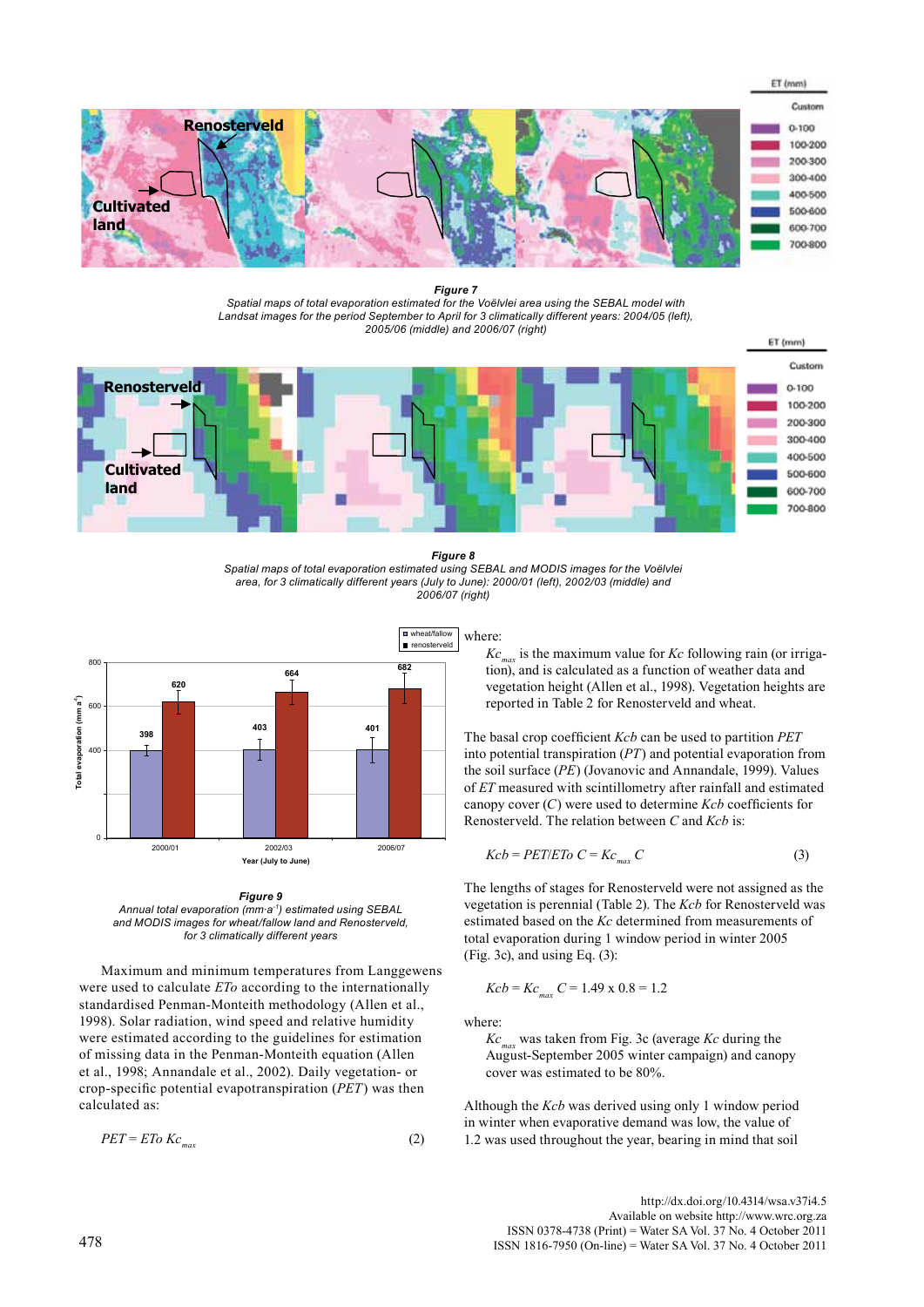| Table 2<br>Length of stages, Kcb, vegetation height and canopy<br>interception of wheat and Renosterveld |             |              |     |  |  |  |  |
|----------------------------------------------------------------------------------------------------------|-------------|--------------|-----|--|--|--|--|
| Inputs                                                                                                   | Wheat       | Renosterveld |     |  |  |  |  |
|                                                                                                          | Initial     | 30           |     |  |  |  |  |
|                                                                                                          | Development | 60           |     |  |  |  |  |
| Length of stages (d)                                                                                     | Mid-        | 30           |     |  |  |  |  |
|                                                                                                          | Late        | 65           |     |  |  |  |  |
|                                                                                                          | Total       | 185          | 365 |  |  |  |  |
|                                                                                                          | Initial     | 0.15         |     |  |  |  |  |
| Kch                                                                                                      | Mid-        | 1.0          | 1.2 |  |  |  |  |
|                                                                                                          | Late        | 0.15         |     |  |  |  |  |
| Vegetation height                                                                                        | Initial     | 0.2          | 0.9 |  |  |  |  |
| (m)                                                                                                      | Maximum     | 1.0          |     |  |  |  |  |
| Canopy interception (mm)                                                                                 | 1.0         | 1.2          |     |  |  |  |  |

water supply is the limiting factor in the dry summer season. Vegetation water stress is likely to occur in summer and this was simulated with the root water uptake subroutine of the HYDRUS-1D model. Low evaporation was therefore simulated during periods of water stress, even though the evaporative demand was high.

The estimated values of *Kcb* for different stages of wheat are shown in Table 2. The length of stages was estimated based on common knowledge of practices in the area. Similar values for length of stages were reported in various databases (Allen et al., 1998; Annandale et al., 1999). In the model simulations, planting date of wheat was 1 May of each year and harvest date at the beginning of November. Fallow conditions, with only

soil evaporation occurring from the top soil, were simulated for the period from November to April of the following year. The *Kcb* factor for mid-stage of wheat was taken from Fig. 5c (September 2007 winter campaign) assuming full canopy cover  $(C = 1)$ , whilst the initial value and that for the late stage were obtained from the literature (Allen et al., 1998; Annandale et al., 1999). Although wheat monoculture is not a common practice in the area, a 20-year wheat/fallow land rotation was simulated in order to assess the temporal variability in water balance for this land use.

Canopy interception for Renosterveld was estimated from Fig. 3 (corresponding to increased *Kc* between rainfall event and drying off of canopy), whilst it was assumed to be 1 mm for wheat (Annandale et al., 1999) (Table 2). Root depth of the well-established Renosterveld was assumed to be 9 m, corresponding to the groundwater table depth, thereby allowing the root system to tap water in the capillary fringe. Although scarce data are available on rooting depth of Renosterveld, such deep root systems were previously measured (Scott and Breda, 1937). Maximum root depth for wheat was assumed to be 1 m, with a vertical linear distribution from the soil surface to the bottom of the profile. Such shallow root systems for annual crops commonly occurs in the area, given that many soils are poorly developed, overlying semi-weathered Malmesbury shale (De Clercq et al., 2010).

Twenty-year simulations were carried out to compare the soil water balance of the 2 land uses. Table 3 presents a comparison of *ET* estimates obtained using SEBAL and MODIS images with HYDRUS-1D estimates for 3 climatically different years, namely 2000/01, 2002/03 and 2006/07. The

| Table 3<br>Comparison of SEBAL (MODIS) and HYDRUS-1D estimates of total evaporation for years 2000/01, 2002/03 and 2006/07;<br>summary of 20-year soil water balance simulated with the HYDRUS-1D model for Renosterveld and dryland wheat/fallow<br>land with weather data from Langgewens (1988 to 2007). All values are in mm a <sup>-1</sup> . |                                  |           |          |                          |                           |                             |                             |                  |                                           |
|----------------------------------------------------------------------------------------------------------------------------------------------------------------------------------------------------------------------------------------------------------------------------------------------------------------------------------------------------|----------------------------------|-----------|----------|--------------------------|---------------------------|-----------------------------|-----------------------------|------------------|-------------------------------------------|
| Land use                                                                                                                                                                                                                                                                                                                                           | Method, season and<br>statistics |           | Rainfall | Transpi-<br>ration (T)   | Soil evapo-<br>ration (E) | Canopy<br>inter-<br>ception | <b>Total</b><br>evaporation | Water<br>balance | Reference<br>evapo-<br>transpi-<br>ration |
| Wheat/fal-<br>low land<br>(free<br>drainage)                                                                                                                                                                                                                                                                                                       | <b>SEBAL</b><br>(MODIS)          | 2000/01   | 384      | $\blacksquare$           | $\overline{\phantom{a}}$  | $\frac{1}{2}$               | 398                         | $\blacksquare$   | 1 3 3 9                                   |
|                                                                                                                                                                                                                                                                                                                                                    |                                  | 2002/03   | 304      |                          |                           |                             | 403                         |                  | 1 379                                     |
|                                                                                                                                                                                                                                                                                                                                                    |                                  | 2006/07   | 474      | $\blacksquare$           | $\blacksquare$            | $\overline{a}$              | 401                         | $\sim$           | 1 3 3 8                                   |
|                                                                                                                                                                                                                                                                                                                                                    | <b>HYDRUS-1D</b>                 | 2000/01   | 384      | 159                      | 185                       | 25                          | 369                         | 15               | 1 3 3 9                                   |
|                                                                                                                                                                                                                                                                                                                                                    |                                  | 2002/03   | 304      | 197                      | 159                       | 25                          | 381                         | $-77$            | 1 3 7 9                                   |
|                                                                                                                                                                                                                                                                                                                                                    |                                  | 2006/07   | 474      | 213                      | 226                       | 27                          | 466                         | 8                | 1 3 3 8                                   |
|                                                                                                                                                                                                                                                                                                                                                    |                                  | Total     | 8036     | 3 701                    | 3 7 7 6                   | 518                         | 8 0 6 5                     | $-29$            | 26 531                                    |
|                                                                                                                                                                                                                                                                                                                                                    |                                  | Average   | 402      | 189                      | 189                       | 26                          | 403                         | $-1$             | 1 3 2 7                                   |
|                                                                                                                                                                                                                                                                                                                                                    |                                  | Maximum   | 553      | 234                      | 266                       | 36                          | 533                         | 31               | 1 3 9 4                                   |
|                                                                                                                                                                                                                                                                                                                                                    |                                  | Minimum   | 289      | 111                      | 127                       | 20                          | 290                         | $-46$            | 1 1 3 7                                   |
|                                                                                                                                                                                                                                                                                                                                                    |                                  | Median    | 403      | 197                      | 193                       | 25                          | 451                         | $\Omega$         | 1 3 4 0                                   |
|                                                                                                                                                                                                                                                                                                                                                    |                                  | <b>SD</b> | 76       | 39                       | 37                        | $\overline{4}$              | 69                          | 19               | 54                                        |
| Renosterveld                                                                                                                                                                                                                                                                                                                                       | <b>SEBAL</b><br>(MODIS)          | 2000/01   | 384      | $\overline{\phantom{a}}$ | $\blacksquare$            | ÷                           | 620                         |                  | 1 3 3 9                                   |
| (water table<br>at $9m$ )                                                                                                                                                                                                                                                                                                                          |                                  | 2002/03   | 304      | $\blacksquare$           |                           | L,                          | 664                         |                  | 1 3 7 9                                   |
|                                                                                                                                                                                                                                                                                                                                                    |                                  | 2006/07   | 474      |                          |                           |                             | 682                         |                  | 1 3 3 8                                   |
|                                                                                                                                                                                                                                                                                                                                                    | <b>HYDRUS-1D</b>                 | 2000/01   | 384      | 429                      | 67                        | 70                          | 567                         | $-183$           | 1 3 3 9                                   |
|                                                                                                                                                                                                                                                                                                                                                    |                                  | 2002/03   | 304      | 549                      | 63                        | 67                          | 679                         | $-375$           | 1 3 7 9                                   |
|                                                                                                                                                                                                                                                                                                                                                    |                                  | 2006/07   | 474      | 533                      | 68                        | 78                          | 679                         | $-205$           | 1 3 3 8                                   |
|                                                                                                                                                                                                                                                                                                                                                    |                                  | Total     | 8 0 3 6  | 10 501                   | 1 1 4 9                   | 1506                        | 13 155                      | $-5119$          | 26 531                                    |
|                                                                                                                                                                                                                                                                                                                                                    |                                  | Average   | 402      | 525                      | 57                        | 75                          | 658                         | $-256$           | 1 3 2 7                                   |
|                                                                                                                                                                                                                                                                                                                                                    |                                  | Maximum   | 553      | 868                      | 67                        | 93                          | 999                         | $-132$           | 1 3 9 4                                   |
|                                                                                                                                                                                                                                                                                                                                                    |                                  | Minimum   | 289      | 427                      | 44                        | 60                          | 559                         | $-644$           | 1 1 3 7                                   |
|                                                                                                                                                                                                                                                                                                                                                    |                                  | Median    | 403      | 496                      | 58                        | 76                          | 638                         | $-237$           | 1 3 4 0                                   |
|                                                                                                                                                                                                                                                                                                                                                    |                                  | <b>SD</b> | 76       | 94                       | $\overline{7}$            | 10                          | 96                          | 110              | 54                                        |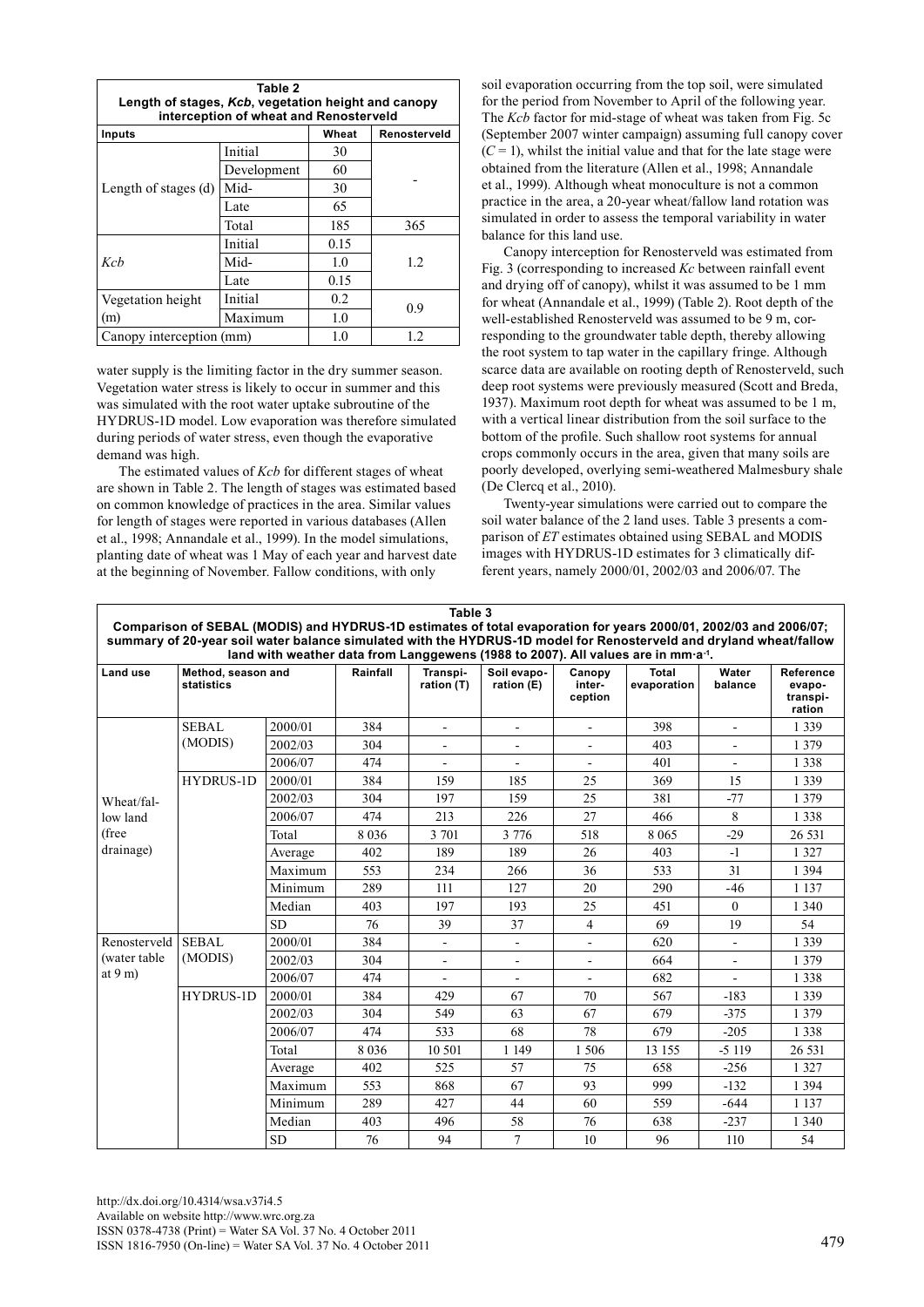

*Figure 10 Cumulative rainfall, root water uptake, soil evaporation and canopy interception simulated with the HYDRUS-1D model for Renosterveld (a) and wheat/fallow rotation (b)* 

average yearly estimates were very close for both wheat/fallow 3 land (401 mm with SEBAL and 405 mm for HYDRYS-1D) and Renosterveld (655 mm with SEBAL and 642 mm with HYDRUS-1D). HYDRUS-1D, however, displayed larger variations in estimated *ET* compared to SEBAL, depending on rainfall. Total rainfall for these 3 years varied between 304 and 474 mm, with an average of 387 mm. Estimated *ET* depended not only on total amounts of rainfall, but also on rainfall distribution and evaporative demand. The highest reference evapotranspiration value was calculated in 2002/03.

Table 3 also presents the summary of the 20-year soil water balance simulated with the HYDRUS-1D model. The cumulative values are presented in Fig. 10, where the proportion of the soil water balance components can be seen. With the deeper root system and the larger *Kcb* throughout the year, Renosterveld transpired much more, compared to the dryland wheat/fallow system. The soil evaporation component was higher for the dryland wheat/fallow system, as wheat has a smaller canopy cover compared to Renosterveld for most of the growing season, and fallow land occurs for 6 months of the year. Canopy interception was higher for Renosterveld because of the larger canopy cover compared to wheat/fallow for most of the year. Total evaporation represents the sum of transpiration (root water uptake calculated with HYDRUS-1D after Feddes et al., 1978), soil evaporation and canopy interception. Total evaporation was higher from Renosterveld compared to the wheat/fallow rotation. The water balance in Table 3 represents the difference between rainfall and total evaporation and accounts for soil water storage, drainage and capillary rise. Drainage outflux through the bottom soil profile boundary (positive sign of the water balance in Table 3), which can be approximated with deep percolation, was simulated to occur occasionally after heavy rainfall events and depending on rainfall distribution. With an average annual rainfall of 402 mm, most of the rain water was consumed by the vegetation during the winter rainy season. Very low (negative) values of the water balance in Table 3 are indicative of upward water influx through the bottom soil profile boundary and root water uptake from the groundwater table by Renosterveld. It should be noted that, even in the case of the root system reaching the groundwater table and tapping water in the capillary fringe, vegetation stress may occur under conditions of high evaporative demand and depending on root distribution, rainfall dynamics, soil water redistribution and soil properties.

Higher transpiration, soil evaporation and canopy interception values were calculated in wetter years compared to drier years (maximum and minimum values in Table 3). Total evaporation values for both land uses were well below the reference evapotranspiration levels (Table 3), indicating that vegetation was under water stress for large parts of the year. Temporary and shallow groundwater tables, an occurrence that is rather common in the area, could be an additional source of water for deep-rooted Renosterveld and this vegetation could therefore contribute to regulating the natural water and salt balance.

## **Conclusions**

Considering the *ET* data series measured with scintillometry in a wheat and a Renosterveld field, and comparing *ET* estimates for these 2 sites with the reference evapotranspiration, the following conclusions can be made:

- During winter, the Renosterveld canopy tended to exhibit *ET*'s equal to, or higher than, evapotranspiration calculated with the Penman-Monteith equation (*ETo*). A large component of evaporation of water intercepted by the canopy increased *ET* on rainy days.
- In mid- to end of summer (e.g. February 2007), *ET*'s from Renosterveld were much lower than *ETo*'s, showing that this surface had total evaporation below reference rates and the vegetation was under water stress.
- *ET*'s of wheat measured during the rainy season at full canopy development (September 2007) were very close to reference values, displaying characteristics of a wellwatered grass canopy.

Total evaporation estimates for wheat/fallow land and Renosterveld differed spatially, but differences in total evaporation were consistent over different years, with total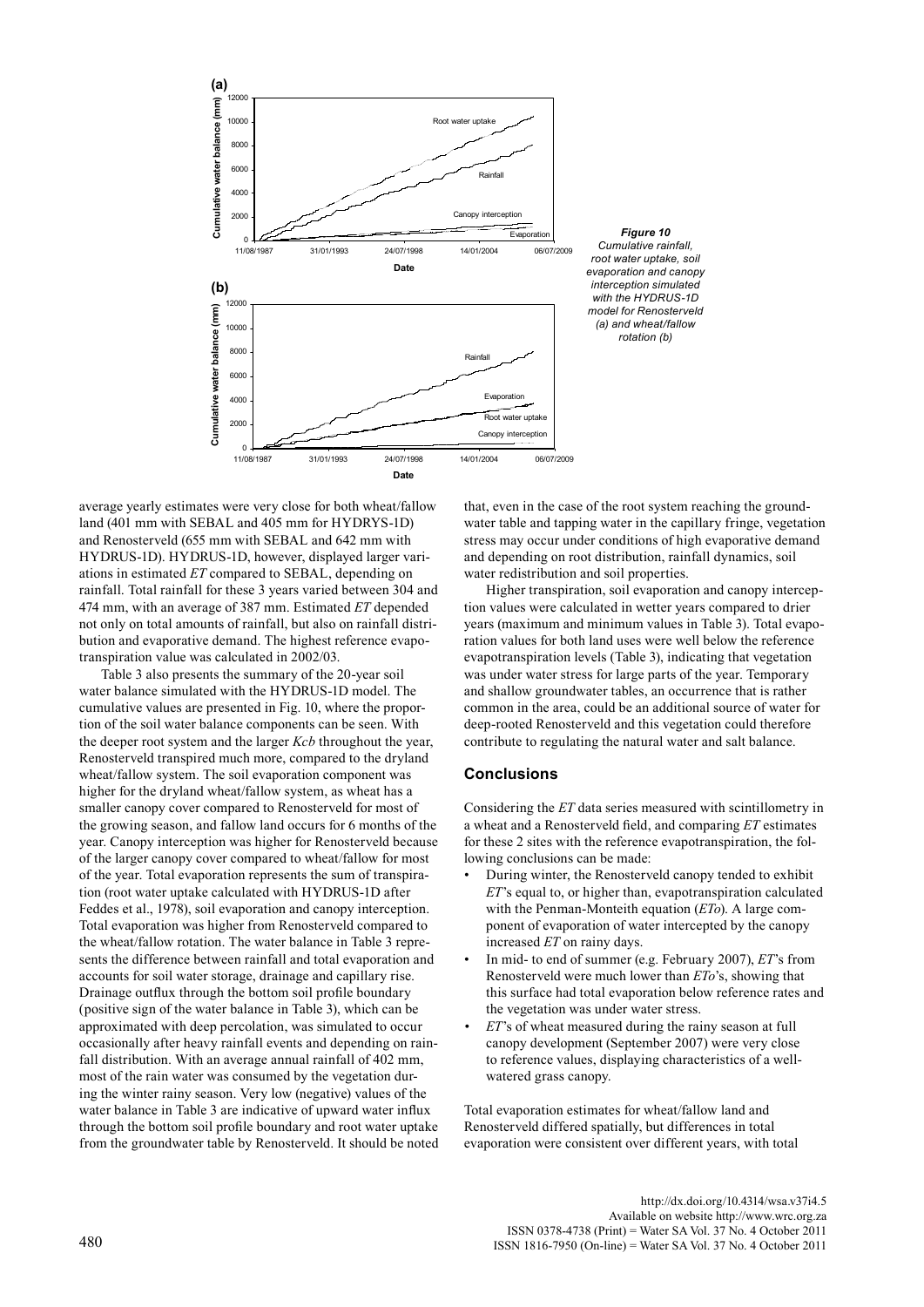evaporation from Renosterveld estimated with SEBAL (MODIS) exceeding that from wheat/fallow land by, on average, 39%. Total annual spatial evaporation estimates using SEBAL and MODIS compared well to simulations run with the HYDRUS-1D model at a point scale (in a vertical dimension). With regard to the long-term (20 years) estimates with HYDRUS-1D, the following considerations can be made:

- Total evaporation of wheat/fallow land was 39% lower compared to Renosterveld.
- Deep-rooted Renosterveld and dryland wheat/fallow are likely to use almost all the water available from rainfall
- The transpiration component of *ET* was dominant in perennial Renosterveld (525 mm∙a-1 on average, including groundwater contributions to root water uptake), whilst a considerable volume of water evaporated directly from the soil cultivated to annual wheat (189 mm⋅a<sup>-1</sup> on average)
- Evapotranspiration from both land uses was far below evapotranspiration rates calculated with the Penman-Monteith equation (or *ETo*), given the semi-arid climate (<50% of *ETo* for both land uses)

It is concluded that change in land use from Renosterveld to dryland wheat cropping can considerably affect the soil water balance. The dryland wheat/fallow cropping system may result in increased runoff and groundwater recharge, shallow saline water tables and consequently the development of dryland salinity, loss of agricultural production and salinisation of the Berg River.

# **Acknowledgements**

The authors acknowledge the Water Research Commission (Pretoria, South Africa) for funding and the South African Weather Service (SAWS) for providing weather data for the long-term simulations. Mr Eric Prinsloo (CSIR) is thanked for assisting with the scintillometry field work. The Working for Water programme (Department of Water Affairs) and the Department of Agriculture, Western Cape, are thanked for making SEBAL estimates of total evaporation available.

## **References**

- ALLEN RG, PEREIRA LS, RAES D and SMITH M (1998) Crop evaporation: Guidelines for computing crop water requirements. FAO Irrigation and Drainage Paper No. 56, Food and Agricultural Organization of the United Nations, Rome, Italy. 300 pp.
- ALLEN RG, TASUMI M, MORSE A, TREZZA R, WRIGHT JL, BASTIAANSSEN W, KRAMBER W, LORITE I and ROBINSON VW (2007) Satellite-based energy balance for mapping evapotranspiration with internalized calibration (METRIC) – Applications. *J. Irrig. Drain. Eng.* **133** (4) 395-406.
- ALLISON GB, COOK PG, BARNETT SR, WALKER GR, JOLLY ID and HUGHES MW (1990) Land clearance and river salinisation in the western Murray Basin, Australia. *J. Hydrol.* **119** (1-4) 1-20.
- ANGUS JF, GAULT RR, PEOPLES MB, STAPPER M and VAN HERWAARDEN AF (2001) Soil water extraction by dryland crops, annual pastures, and lucerne in south-eastern Australia. *Aust. J. Agric. Res.* **52** 183-192.
- ANNANDALE JG, BENADE N, JOVANOVIC NZ, STEYN JM, DU SAUTOY N and MARAIS D (1999) Facilitating Irrigation Scheduling by Means of the Soil Water Balance Model. WRC Report No. 753/1/99. Water Research Commission, Pretoria, South Africa.
- ANNANDALE JG, JOVANOVIC NZ, BENADE N and ALLEN RG (2002) User-friendly software for estimation and missing data error analysis of the FAO 56-standardized Penman-Monteith daily reference crop evaporation. *Irrig. Sci.* **21** 57-67.

http://dx.doi.org/10.4314/wsa.v37i4.5 Available on website http://www.wrc.org.za ISSN 0378-4738 (Print) = Water SA Vol. 37 No. 4 October 2011 ISSN 1816-7950 (On-line) = Water SA Vol. 37 No. 4 October 2011 481

- BASTIAANSSEN WGM, MENENTI M, FEDDES RA and HOLT-SLAG AAM (1998a) A remote sensing surface energy balance algorithm for land (SEBAL). 1. Formulation. *J. Hydrol.* **212-213** 198-212.
- BASTIAANSSEN WGM, PELGRUM H, WANG J, MA Y, MORENO JF, ROERINK GJ and VAN DER WAL T (1998b) A remote sensing surface energy balance algorithm for land (SEBAL). 1. Validation. *J. Hydrol.* **212-213** 213-229.
- CLARKE CJ, GEORGE RJ, BELL RW and HATTON TJ (2002) Dryland salinity in south-western Australia: its origins, remedies, and future research directions. *Aust. J. Soil Res.* **40** 93-113.
- DE CLERCQ WP, FEY MV and JOVANOVIC N (2010) Land Use Impacts on Salinity in Western Cape Waters. WRC Report No. 1503/1/10, Water Research Commission, Pretoria, South Africa.
- DWAF (DEPARTMENT OF WATER AFFAIRS AND FORESTRY, SOUTH AFRICA) (1993) Hydrology of the Berg River Basin. Berg RR (Ninham Shand) in association with BKS Inc. DWAF Report No. PG000/00/2491. Department of Water Affairs and Forestry, Pretoria, South Africa.
- EVERSON CS (2001) The water balance of a first order catchment in the montane grasslands of South Africa. *J. Hydrol.* **241** 110-123.
- FEDDES RA, KOWALIK PJ and ZARADNY H (1978) *Simulation of Field Water Use and Crop Yield*. *Simulation Monographs.* Pudoc, Wageningen, The Netherlands. 189 pp.
- FEY MV and DE CLERCQ WP (2004) Dryland Salinity Impacts on Western Cape Rivers. WRC Report No. 1342/1/04. Water Research Commission, Pretoria, South Africa.
- FOURIE JM (1976) Mineralization of Western Cape rivers. Ph.D. thesis, University of Stellenbosch, South Africa.
- GIBSON LA, MUNCH Z, ENGELBRECHT J and CONRAD JE (2010) Uncertainties in using remote sensing for water use determination: a case study in a heterogeneous study area in South Africa. *Hydrol. Earth Syst. Sci.* **7** 6581-6612.
- GORGENS AHM and DE CLERCQ WP (2005) Summary of Water Quality Information System and Soil Quality Studies. WRC Report No. TT252/05. Water Research Commission, Pretoria, South Africa.
- GREINER R (1998) Catchment management for dryland salinity control: Model analysis for the Liverpool Plains in New South Wales. *Agric. Syst.* **56** (2) 225-251.
- JARMAIN C, EVERSON CS, SAVAGE MJ, MENGISTU MG, CLULOW AD, WALKER S and GUSH MB (2009) Refining tools for evaporation monitoring in support of water resources management. WRC Report No. K5/1567/1/08, Water Research Commission, Pretoria, South Africa.
- JOVANOVIC NZ and ANNANDALE JG (1999) An FAO type crop factor modification to SWB for inclusion of crops with limited data: Examples for vegetable crops. *Water SA* **25** (2) 181-190.
- KLAASSE A, BASTIAANSSEN W, BOSCH J, JARMAIN, C and DE WIT M (2008) Water use efficiency of table and wine grapes in Western Cape, South Africa: The spatial and temporal variation of water use efficiency in grape cultivation using remote sensing technology. Report to the Department of Agriculture, Western Cape, South Africa. 64 pp.
- KITE G and DROOGERS P (2000) Comparing estimates of actual evapotranspiration from satellites, hydrological models, and field data: A case study from Western Turkey. International Water Management Institute Research Report No. 42. 32 pp.
- MEIJNINGER W and JARMAIN C (2010) Satellite Based Water Use of Invasive Alien Plants in South Africa. Report to Working for Water, Department of Water Affairs, South Africa. 27 pp.
- PONCEA VM and SHETTY AV (1995) A conceptual model of catchment water balance: 1. Formulation and calibration. *J. Hydrol.* **173**   $(1-4)$  27-40
- ROSENBERG NJ, BLAD BL and VERMA SB (1983) *Microclimate: The Biological Environment* (2nd edn.) Wiley, New York. 495 pp.
- SAVAGE MJ, EVERSON CS, ODHIAMBO GO, MENGISTU MG and JARMAIN C (2004) Theory and practice of evaporation measurement, with special focus on SLS as an operational tool for the estimation of spatially-averaged evaporation. WRC Report No. 1335/1/04. Water Research Commission, Pretoria, South Africa.